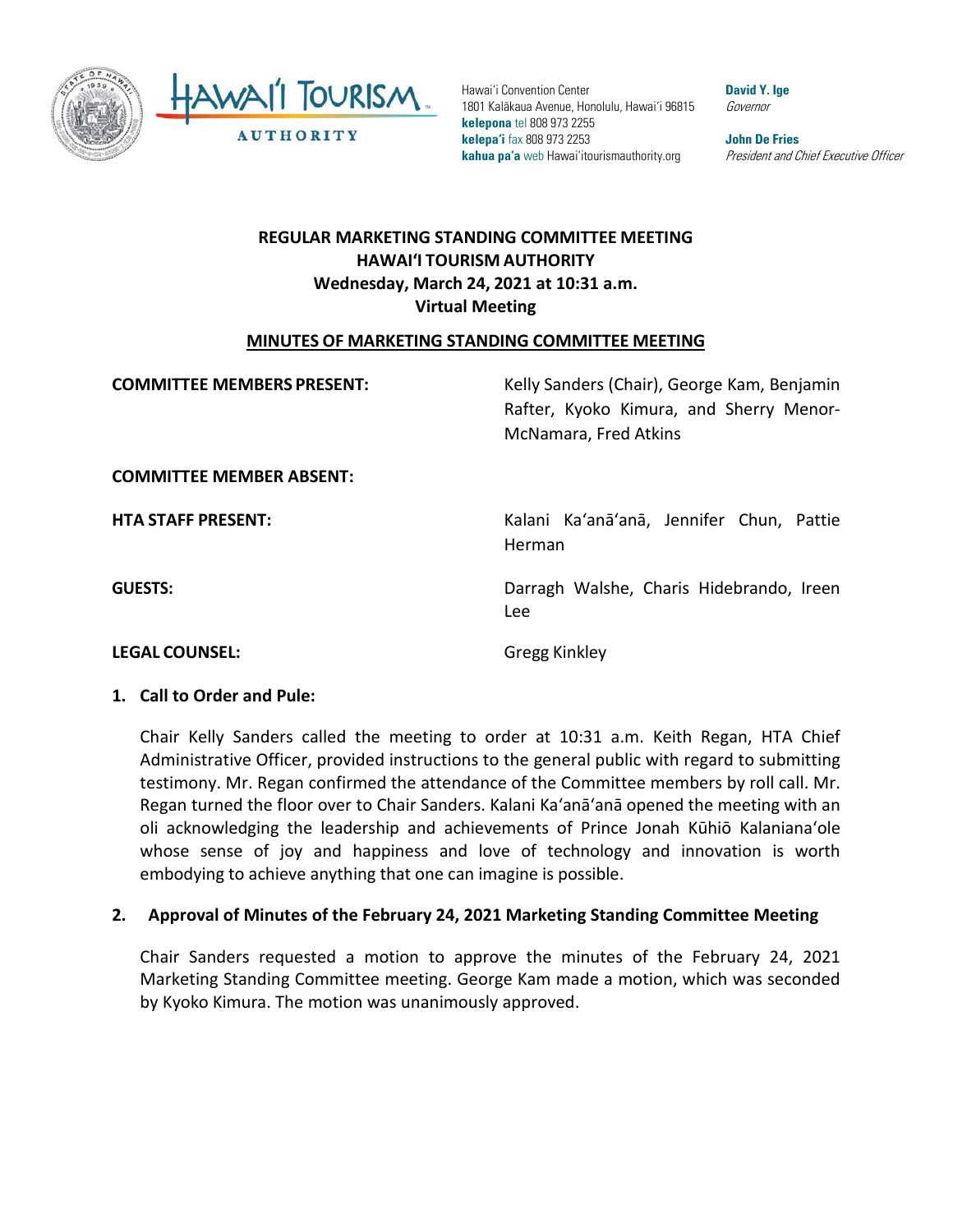### **3. Update on Travel Agent Booking Pace and General Market Research Trends:**

 research trends agenda. Jennifer Chun, HTA Director of Tourism Research, acknowledged 2020. She noted that there's a significant amount of booking pick up compared to 2020 which can be attributed to the quarantine period that started March 26 of last year. Chair Sanders opened the discussion for the travel agent booking pace and general market that the data collected came from Global Agency Pro. She reported that Q1's booking pace in the US is more than half of the 2019 case and that Q4 is at the same level with 2019 and

 people are cancelling for Japan and that the major travel agencies are not selling packages month and so with Q4. She said that there are bookings from Australia, there are bookings but very few from last month and negative for Q3. Ms. Chun reported that majority of the bookings for O'ahu, Maui, Kaua'i and Hawai'i Island will come from the U.S. and minimal from the other markets like Canada and Japan. She noted that people are booking closer in as there are minimal bookings in the future even though there's some activity for the U.S. market. Ms. Chun reported that Japan is seeing negative travel bookings from last month because for Hawai'i. She noted that with Air Canada not flying and WestJet having limited flights, there's low booking volume for Canada but there is a small amount of movement from last

 Ms. Chun reported that using the YouGov dataset, the HVCB team was able to publish two Responsible Traveler Segment. She noted that the reports are looking at the various types are similar are grouped together like the number of people talking about O'ahu vs. whether they heard of O'ahu from word-of-mouth. She noted that the chart shows the percentage of people recommending Hawai'i, who considers coming and who are actually booking for satisfaction score and that the idea of coming to Hawai'i as the next vacation destination is consistent with their marketing effectiveness project. reports: COVID-19 Impact on U.S. Avid Travelers and YouGov Destination Index Trends of travelers and their conversations regarding their economic situation and future travel plans among others and for the U. S. responsible traveler segment respectively. She added that they are looking at it in an island by island basis compared to the normal weekly YouGov report where they are charting all the islands together. She said that metrics that Hawai'i. She noted that the high recommendations are very consistent with the visitor

Chair Sanders invited the public to provide testimony, and there was none.

### **4. Presentation of the 2021 Brand Management Plan by each Global Marketing Team:**

 Chair Sanders recognized the Global Marketing Team of Hawai'i Tourism Oceania (HTO) to provide an update. Mr. Darragh Walshe, HTO's Senior Account Director, reported that the vaccine rollout which already began and Australian-New Zealand travel bubble seen to open in April are key to the opening of borders and the return of airlift between Ocean Air and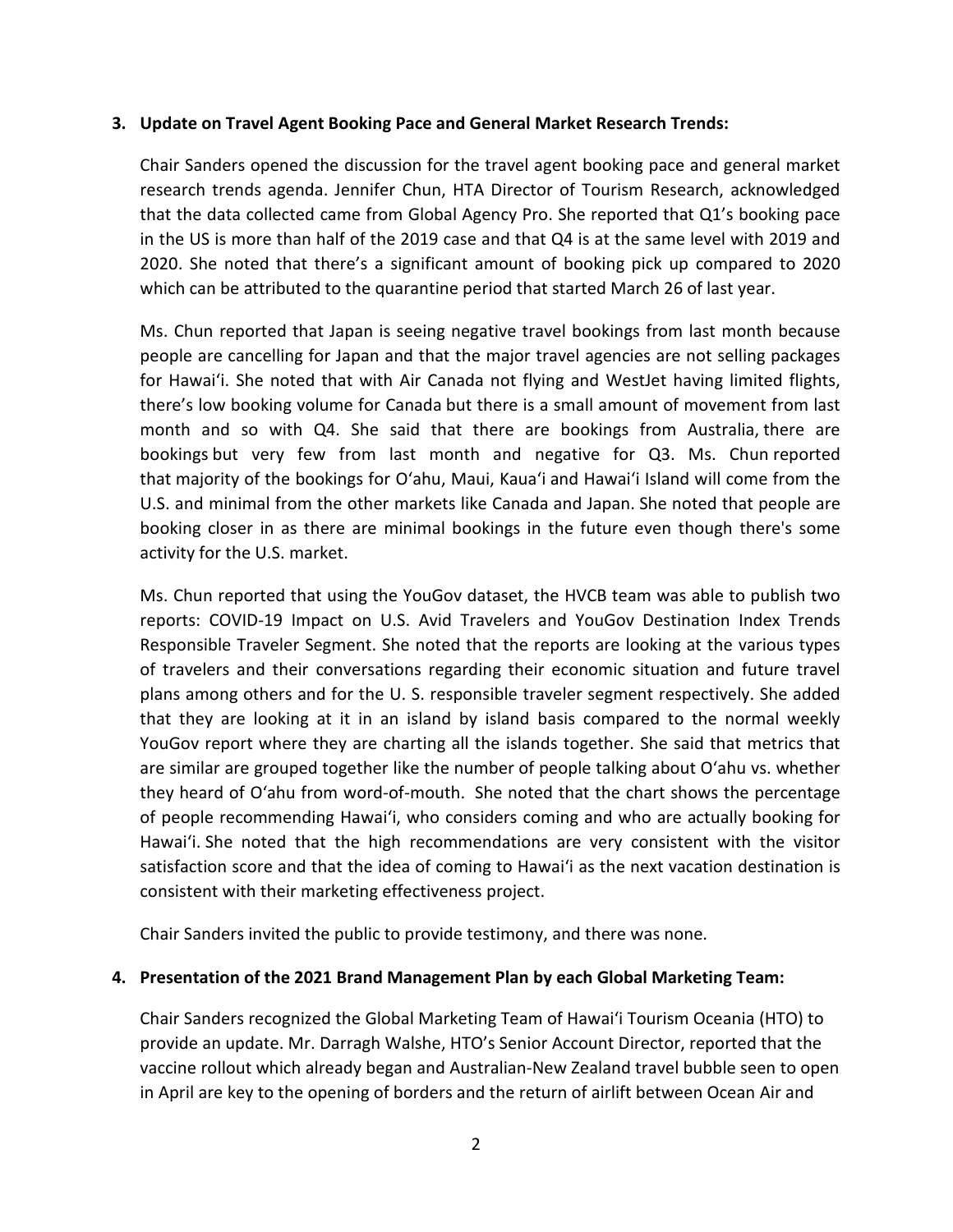elimination of COVID-19 in Australia and New Zealand where they can attend big events and enjoy restaurants and hospitality. He said that Australia's job keeper wage support will end this month but other grants and support are available for business. He noted that key airline Hawai'i. He said that exchange rates are as high as they have been in the past two years and that consumer confidence is up. He added that their key success has been the basic partners (Qantas, JetStar, Hawaiian and Air New Zealand) have scheduled flights to Honolulu in Q4.

 Mr. Walsh reported that from the recent USA consumer research of the Visit USA travel with Hawai'i in their list with 47% actively planning for international travel in Express Travel Trends survey showed 59% of respondents tend to use a travel agent to plan and customize their trip. He added that there has been a huge buildup of desire for international travel with the lifting of travel restrictions and vaccine rollout. He turned the floor over to Ms. Charis Hidebrando, HTO's Senior Marketing Manager for her report. organization in Australia and New Zealand, the affluent consumer is currently saving on 2021. He said that the American Express Trends report showed that 78% of respondents want to travel this year and 56% will book a trip now even if they may need to cancel, which explains the number of bookings reported earlier by Ms. Chun. He noted that the American

 digitally savvy and place importance on discovering authentic experiences, culture, history audience in Q1 and Q2 which will give an indication of repeat visitor satisfaction as gleaned from last year's survey. She added that sentiments from organic social media shows that their audience are still dreaming of Hawai'i. She noted that the HTA's grand pillars are Ms. Hidebrando reported that staying in their comfort zones than being more active is a high priority for Oceana travelers. She said that they intend on targeting the cultural explorers and the authentic experiences segments who are high value travelers inclined to travel mindfully. She added that both segments are highly educated, high income earners, and giving back. She said that they plan to survey their consumer database and social media always guiding their core brand messaging.

 Ms. Hildebrando reported that they have three stages of recovery plan: (1) Inspiration and noted that these stages focuses on inspiration, building deeper and richer connections and digital channels respectively. dreaming phase, (2) brand depth and active planning, and (3) conversion and booking. She engagements, and collaboration with airline partners and restarting paid media across

digital channels respectively.<br>Ms. Hildebrando reported that trade partners are now starting to work on their said that HTO will focus on responsible tourism and themes aligned with HTA's pillars for their trade strategy. She added that they will also run a visitor satisfaction survey and will continue building community of Hawai'i experts through their signature educational events and initiatives. international travel strategy and promotions after a period of hibernation. She noted that travel agents will be highly sought after once people can travel internationally for they provide much needed and will play a key role in matching the right traveler to Hawai'i. She and initiatives.<br>3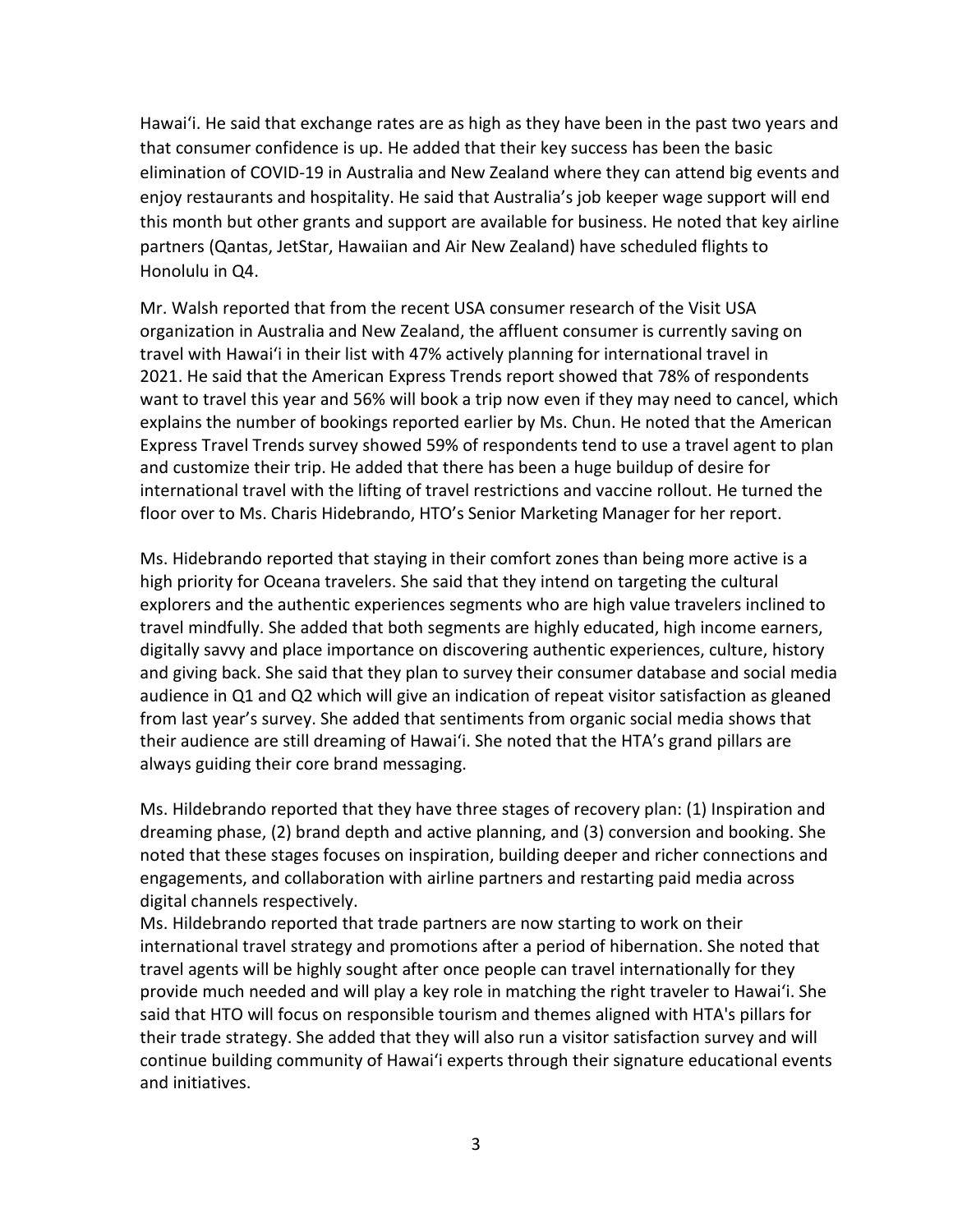Mr. Walsh reported that their MCI strategy is seen to be having positive conversations around repeat business returning to Hawai'i with strong network of partners and loyal customers with responsible tourism playing an important part in their DNA. He added that scene for the restart of the program in 2022. Mr. Walsh noted that the Mālama Hawai'i initiative resonates very well with the Oceana traveler and that they started discussions on implementing the Mālama Hawai'i program to their marketing and will be talking to the industry partners, HVCB and HTA to how best bring the program to their market. according to the G Adventuress Survey 2021, 73% of Oceana travelers want their travel to benefit local communities. Mr. Walsh said that the HTO Sea Cleaners initiative will use international coastal cleanup day in September, 2021 to begin local activity to set the

 spend and investments will begin in Q3 and Q4 with the opening of borders. He noted that a budget of \$400,000 in 2021. He said that they are looking for marketing spend budget to come back in Q3 and Q4 but will continue on activities with no marketing spend through Q1 positive influence with regards to visitor satisfaction and resident sentiment will be felt Mr. Walsh reported that their BMP timeline begins with activities not requiring budget compared to 2019, their administration costs is reduced down by 65% in 2020 and 85% with and Q2. He said that by ensuring the HTA's key pillars woven throughout all activities, a from Oceana.

 outside of the country. Mr. Walsh responded that though there are no formal announcements from the government, it's likely to happen with Qantas grounds that only those vaccinated will be able to fly with them. Chair Sanders asked whether the vaccine passport is seen as an opportunity to travel

those vaccinated will be able to fly with them.<br>Ms. McNamara asked for the timeline of vaccination. Mr. Walsh answered that vaccination vaccine where they have permission to produce locally. He noted that New Zealand have enough of the Pfizer bought for the whole population so they could just go with the one started in February for both Australia and New Zealand and aims for the majority of the population vaccinated in Q3. He said that Australia will be producing their own AstraZeneca vaccine.

 the process, they need the Australian-New Zealand travel bubble to open which is likely in April and international travel will follow suit. He noted that how COVID is controlled and the Ms. McNamara asked about the anticipated timeframe for the opening of boarders and if there are target places where travelers are allowed to go. Mr. Walsh answered that to start vaccine rollout will be important aspects for international markets.

 Mr. Atkins asked the amount of time they're going to give to gear up for an opening to Hawai'i. Mr. Walsh responded that the first flights are likely being approved in October which is at par with the current flight schedules of Qantas, JetStar and Air New Zealand New Zealand and Hawai'i at least two or three months prior. and Hawaiian in Q4. He added that they're hoping to know of the travel approval between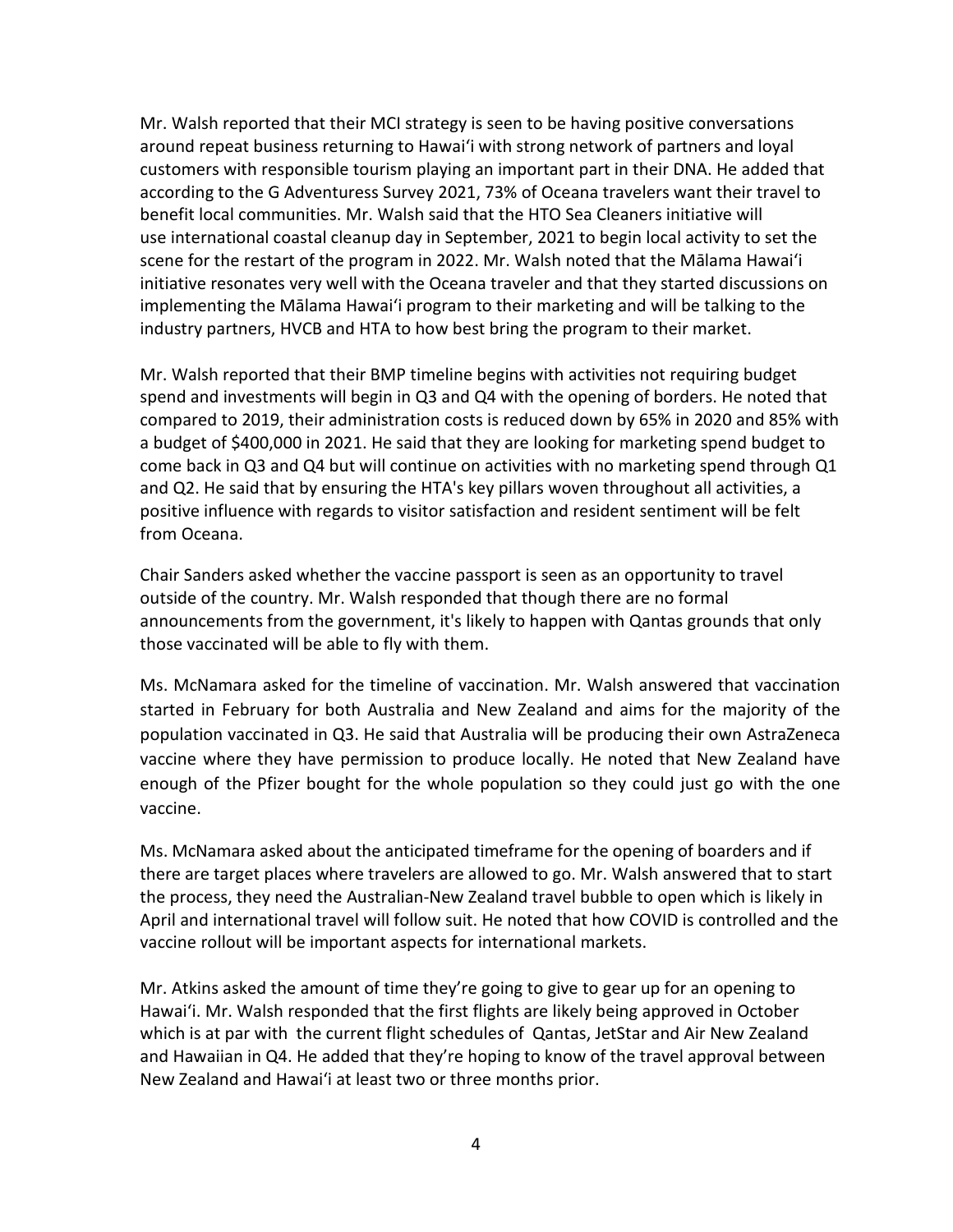New Zealand travel bubble. Mr. Walsh responded that the concept of the bubble is for people to be able to travel freely between Australia and New Zealand. Mr. Atkins asked if there will be quarantine and pre-test requirements with the Australian-

GDP 2020 ranking moved to the world's 9th largest economy from  $11<sup>th</sup>$  the previous year seen 4.27 million people traveling outbound last year which was - 85% compared to Korean one flight a week with Hawaiian Airlines flying from Korea to Honolulu but are increasing to Chair Sanders recognized Irene Lee, HTK's Country Manager to provide an update. Ms. Lee reported that Korea's economy is projected to grow 3.2% this year. She noted that Korea's and that the current exchange rate is steady compared to last year. She said that they've visitors to Hawai'i which was slightly better at -78% . Ms. Lee added that there is currently two flights from April 4<sup>th</sup> due to increasing demand. She noted that Korean Air is projected to resume service on Q3 or Q4.

 Ms. Lee reported that they have about 6,500 active COVID cases with manageable level of February 24 for all incoming visitors and Korean nationals. She said that the government has cases per day. She noted that large gatherings are restricted and though their borders never closed, the government restricted non-essential travels until April 17 which is likely to be extended each month. She said that Korea required PCR test negative results starting set aside \$1.37 billion budget for the tourism industry which is about 11.2% increase from last year.

 four major hospitals are included in the pre-travel testing program. She added that the will be a game changer for Korean Air resuming flights to Hawai'i because the test results are available within one hour of testing. Ms. Lee reported that about 700,000 people were vaccinated as of yesterday with the goal of inoculating 70% of the total population by November this year. She noted that currently, Incheon Airport Test Center has submitted all approved documents to be included in the program and awaiting announcement from the Department of Health of Hawai'i, which is

 since January. She noted that Interpark Tour, which is one of the largest OTA in Korea, sold social networking service in 2020 and that YouTube announces that the subscription has Ms. Lee reported that major Korean agencies have started selling overseas travel products \$9 million worth of revenue with about 15,000 bookings within one hour of sales from their TV Home Shopping sales that started in January. She added that for the lunar New Year holiday in February, the booking rate for flights and hotels to Jeju Island reached about 80% and 70% respectively. She added that Instagram surpassed Facebook as the most used increased by 67%.

 strategies are to revitalize the market demand, refresh the images of Hawai'i as a safe and She added that their B2C tactics include generating more specific travel stories targeting Ms. Lee reported that they will be targeting mindful travelers which include the millennial minded people, mainstreamers and first-time travelers. She noted that their key recovery sustainable destinations, inspire the Korean travelers, and leveraging HTK owned channels.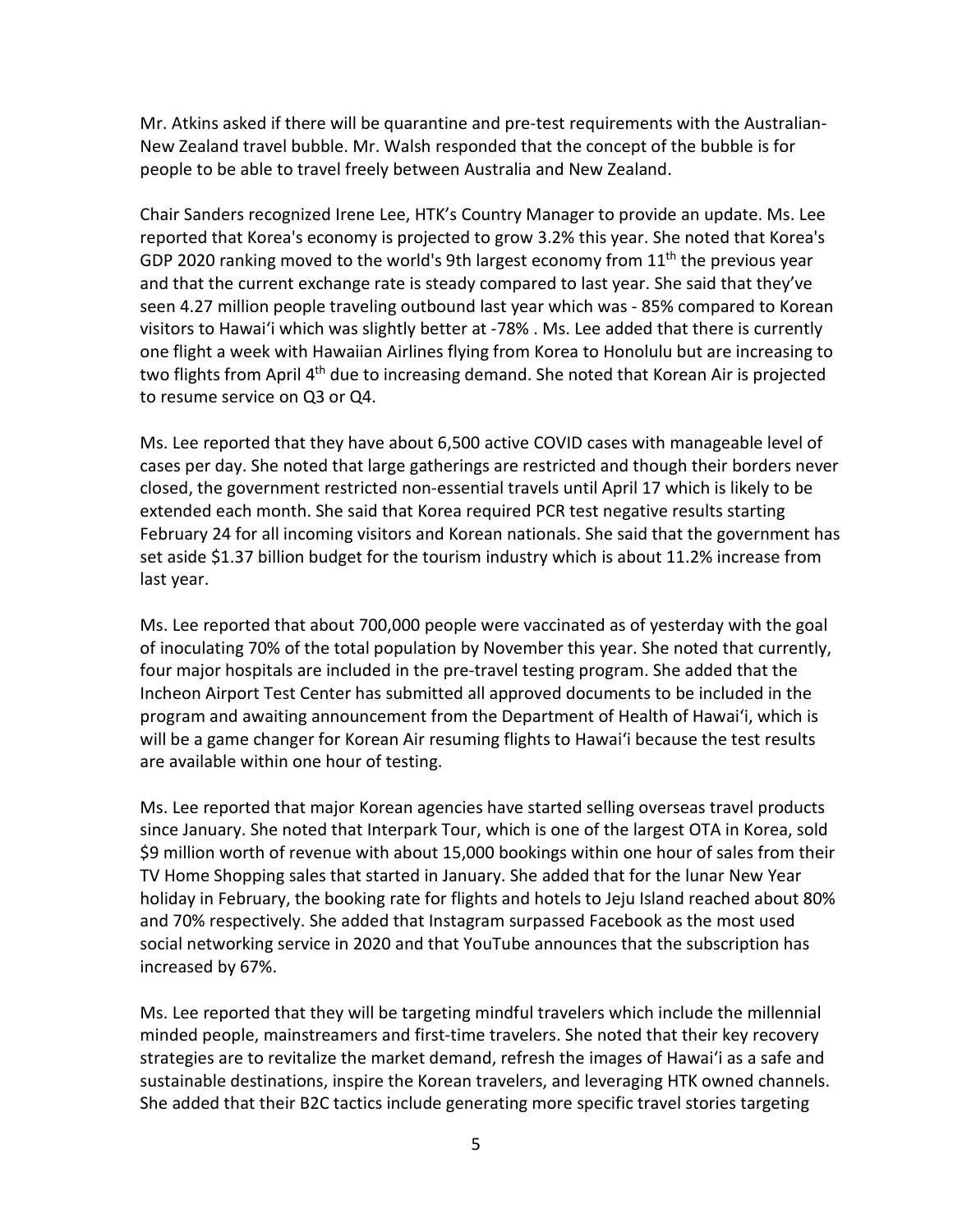their audience, promoting Hawaiian culture and Mālama initiative, maintaining social media channels active, and ensuring all coop programs will include a social media component as a call to action.

 Ms. Lee reported that their trade marketing strategy includes campaigns to accelerate the pace of Hawai'i bookings with trade partners, drive high value visitation to increase PPDS and destination brand awareness. She added that they will be working with four leading programs, organize educational seminars online and offline, and work with airlines to increase or reinstate their services to Honolulu as soon as possible. She noted that their where they will be conducting quarterly webinars and year-end offline training to convey travel trade partners among others to include the Mālama branding campaign in their coop Aloha Specialist University (ASU) training program is a year round agent training program the contents of Kuleana Mālama.

 Ms. Lee reported that their marketing strategy for MCI is to promote Hawai'i as the COVID- 19 MCI travel destination and it's geared towards targeting high value MCI leads in 2022 and 2023. She noted that they will be conducting virtual meetings this year which will include destination updates, destination sanitary measures and Mālama Hawai'i initiatives. deep culture. She said that they will be targeting the mindful travelers with strategies to maintain the cultural integrity of the Hawaiian culture and increase awareness and understanding of its

deep culture.<br>Ms. Lee reported that for their BMP timeline, they will be conducting social media \$290 million for 2021 total expenditure and aim to maintain or improve visitor satisfaction messaging, media PR efforts, trade sales calls and industry communication throughout the year and that major campaigns and programs on the second half of this year with an annual total budget of \$300,000. She added that they target to meet or exceed PPDS of \$71 dollars, and resident sentiment score from 2019.

 Chair Sanders asked if returning residents still need to go through the 14-day quarantine and clarified if the border will be lifted in Q4. Ms. Lee responded that everyone will undergo quarantine and that the travel industry and airlines are pushing the government to ease the quarantine to five to seven days for travelers with the vaccine passport.

 Mr. Atkins asked if the Hawaiian Airlines flights that are now operating are mostly for cargoes and if they're adding more flights because of this. Ms. Lee responded that the average load factor is 20% to 30% so it includes some passengers and added that since the essential travels. TTP program launched, they are seeing some increase in actual travel which is mostly

 destinations are already beginning to do some large scale marketing programs to target the early shooter of these avid travelers. She added that trade partners are offering non Mr. Rafter asked the indicators needed to actually spend money on. Ms. Lee answered that they have started booking international travels since January and that other competitive